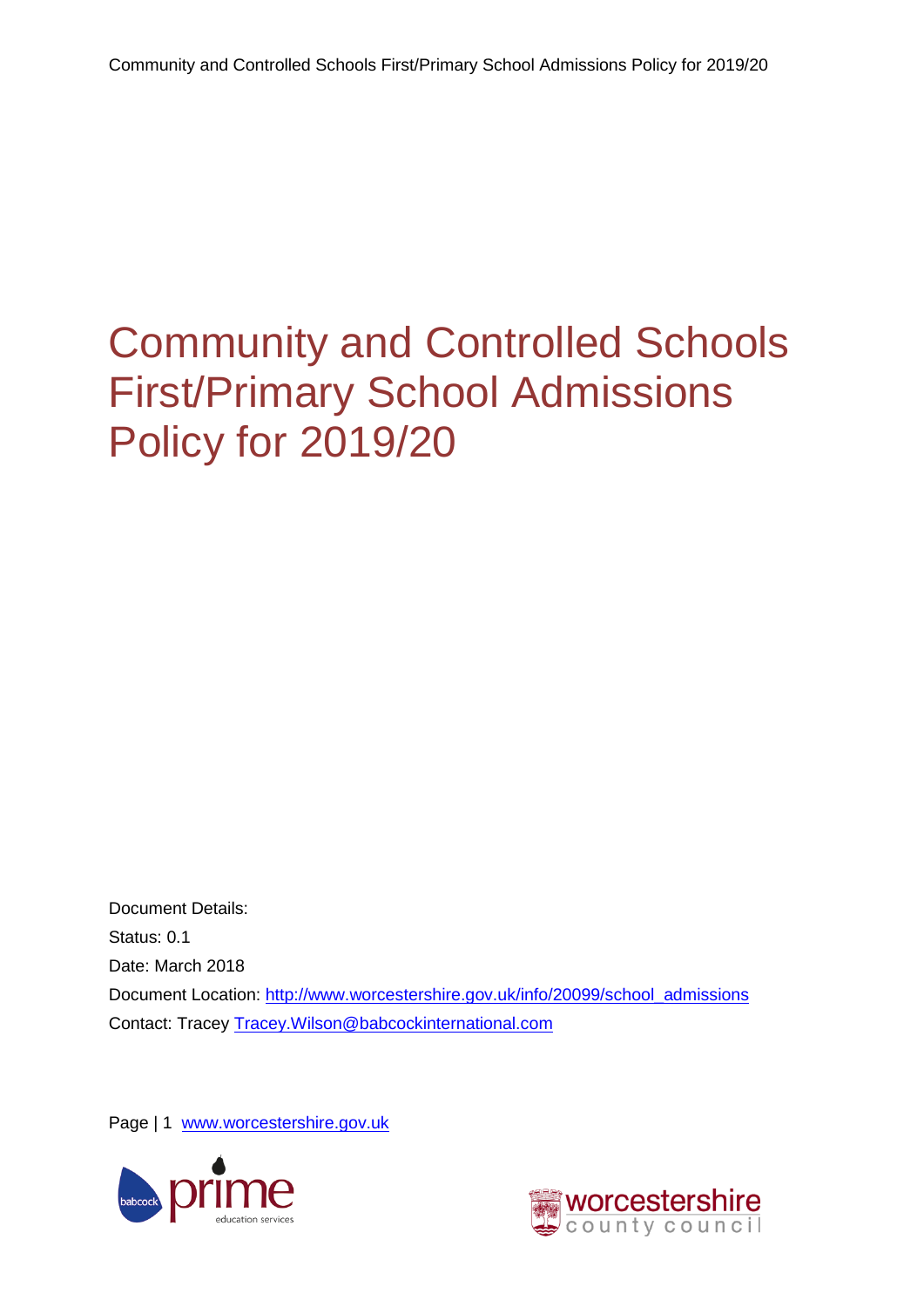## <span id="page-1-0"></span>**Contents**

| Community and Controlled Schools First/Primary School Admissions Policy for 2019/201 |  |
|--------------------------------------------------------------------------------------|--|
|                                                                                      |  |
| Admissions Criteria for Community and Voluntary Controlled First/Primary Schools: 3  |  |
|                                                                                      |  |
|                                                                                      |  |
|                                                                                      |  |
|                                                                                      |  |
|                                                                                      |  |
|                                                                                      |  |
|                                                                                      |  |

Page | 2 [www.worcestershire.gov.uk](http://www.worcestershire.gov.uk/)



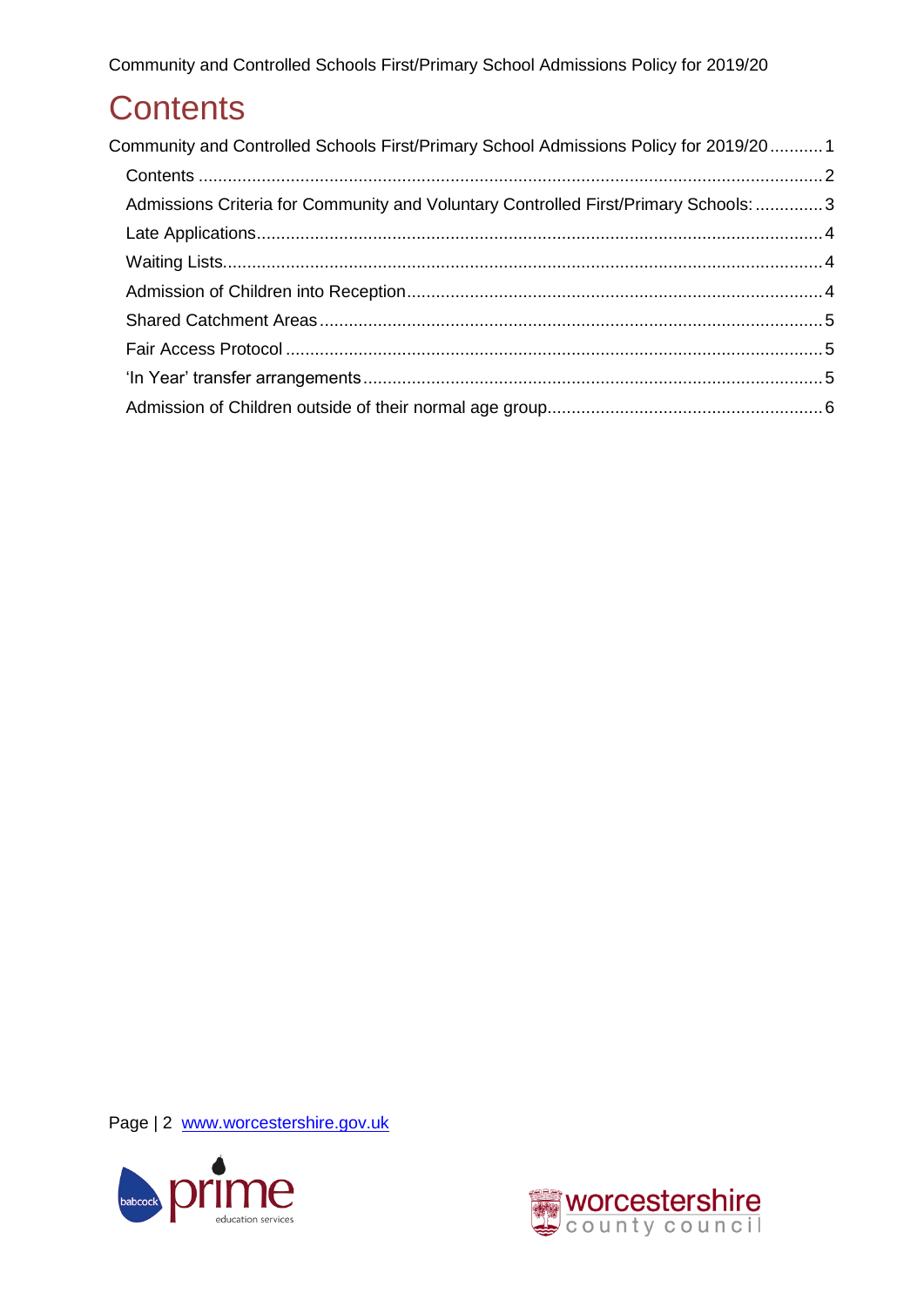### <span id="page-2-0"></span>Admissions Criteria for Community and Voluntary Controlled First/Primary Schools:

- 1. **\*'Children Looked after** and **previously \*'Children Looked after'**.
- 2. **Siblings** (see below for definition) of pupils attending the school **and** living within the **catchment area** of the school. In order to qualify for a place on the grounds of a sibling attending the school, the sibling must already be attending the school at the time of application and still be attending at the time of admission. Copies of catchment area maps, if required are available from the LA, or can be viewed in schools. To find the catchment school for a postcode visit [School Catchment Search](http://e-services.worcestershire.gov.uk/SchoolSearch/SearchSchools.aspx?Search=Postcode)

In the event of a school catchment area change being approved, pupils who would still have a sibling connection (see below for definition) at the time of admission and who are living at the same address in the previous catchment area for a school, (but not within the revised catchment area), at the time the change was approved will be considered as living within the catchment area.

- 3. Pupils living within the **catchment area** of the school. Copies of catchment area maps, if required are available from the LA, or can be viewed in schools. To find the catchment school for a postcode visit [School Catchment Search](http://e-services.worcestershire.gov.uk/SchoolSearch/SearchSchools.aspx?Search=Postcode) ;
- 4. Pupils living **outside of the catchment area** but who would still have a **sibling** connection (see below for definition) at school at the time of admission. In order to qualify for a place on the grounds of a sibling attending the school, the sibling must already be attending the school at the time of application and still be attending at the time of admission;
- 5. **Children of staff** at the mainstream school, in either or both of the following circumstances: A) Where that member of staff has been employed for two or more years at the time at which the application for admission is made, and/or B) the member of staff is recruited to fill a post for which there is a demonstrable skill shortage;
- 6. Pupils who live **nearest** to the school by the shortest **straight line distance**. The measurement will be taken using the GeoCode Points for each property and the GeoCode point for the School. The Local Authority uses a software package called Arcview GIS to determine distance. Ordnance Survey supplies the co-ordinates that are used to plot an address within this system. (In the event of equi-distance applicants, any place will be allocated by random selection (lottery). Someone totally independent of Children, Families and Communities will supervise this process).

In accordance with legislation, a child with a Statement of Special Educational Needs or an Education, Health and Care Plan will be offered a place at the school named in the Statement or the Plan.

\*'Looked after' means all those currently in the care of a Local Authority or accommodated by a Local Authority under the terms of the Children Act 1989 and children who were previously in the care of or accommodated by a Local Authority but immediately after being looked after, became subject to an adoption, a child arrangements order or special guardianship order.

Where there are too many applications from within the catchment area, priority will be decided in the following order, i.e. sibling connection then children of staff then according to distance, each assessed as indicated above.

The sibling connection, as well as brother and sister will include half-siblings, adopted children, step-siblings or a child of the parent/carers partner. They must also be living at the same home

Page | 3 [www.worcestershire.gov.uk](http://www.worcestershire.gov.uk/)



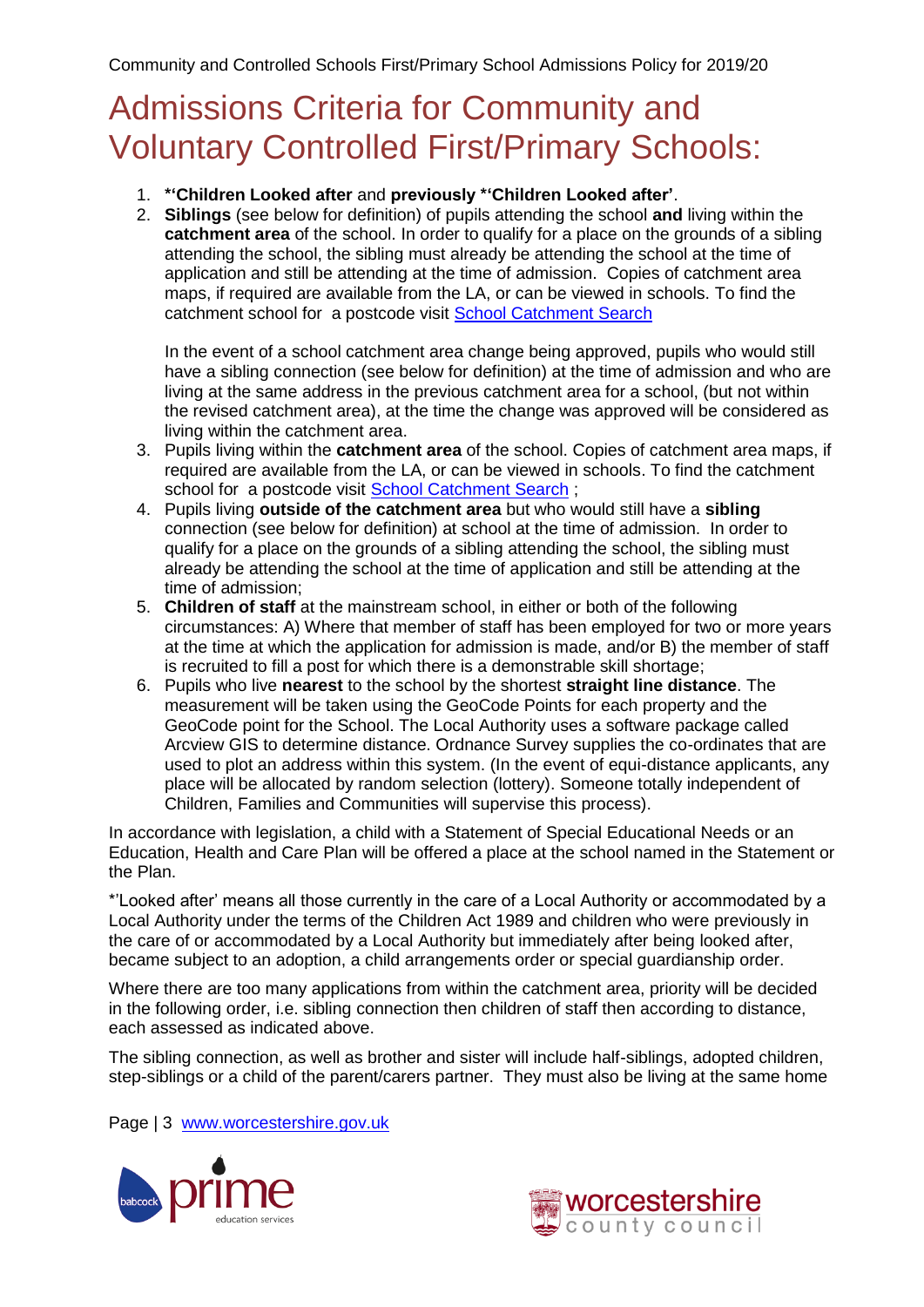address. Children who are brought together as a family by a same sex civil partnership and who are living at the same address, are also considered to be siblings.

In the event that one or more but not all children from a multiple birth can be allocated a place(s), all of the children from that multiple birth will be admitted even if this takes the school over PAN. These children are exceptions to the Infant Class Size legislation.

## <span id="page-3-0"></span>Late Applications

The Council has agreed in it's co-ordinated scheme to accept late applications, for Community and Voluntary Controlled Schools within Worcestershire, within the time-frame set out in the scheme, and treat them as being on time, only in the following circumstances;

- a) where a family have just moved address, (refer to Information for Parents booklet);
- b) where it is agreed by the School Admissions, that individual circumstances apply and the delay was reasonable given the circumstances of the case;

In each case supporting documentary evidence will be required. In all other circumstances, or if the application is not received until after the date set out in the scheme, late applications will receive a lower priority, and will only be considered after the applications received (or deemed to be) on time.

# <span id="page-3-1"></span>Waiting Lists

Waiting lists for Community and Voluntary Controlled Schools, are maintained by the School Admissions Section, and parents need to apply, in order to be included. The waiting list is ranked in line with the published oversubscription criteria and is maintained until the 31st December 2019. Each child added to that list will require the list to be ranked again in line with the published oversubscription criteria. Parents will need to reapply at the start of the following term if they wish to be included on the new waiting list for that term. Only on receipt of an acknowledgement letter from School Admissions will that child be on the list. Please see the Information for Parents Book for full details on how Waiting Lists are operated.

# <span id="page-3-2"></span>Admission of Children into Reception

Admission authorities must provide for the admission of children in the September following their fourth birthday. Where a place has been offered for a child at a school that child is entitled to a full-time place in the September following their fourth birthday. The child's parents can defer the date their child is admitted but not beyond the point at which they reach compulsory school age, and not beyond the beginning of the final term of the school year for which it was made. Where the parents wish, children may attend part-time until later in the school year, but not beyond the point at which they reach compulsory school age.

Page | 4 [www.worcestershire.gov.uk](http://www.worcestershire.gov.uk/)



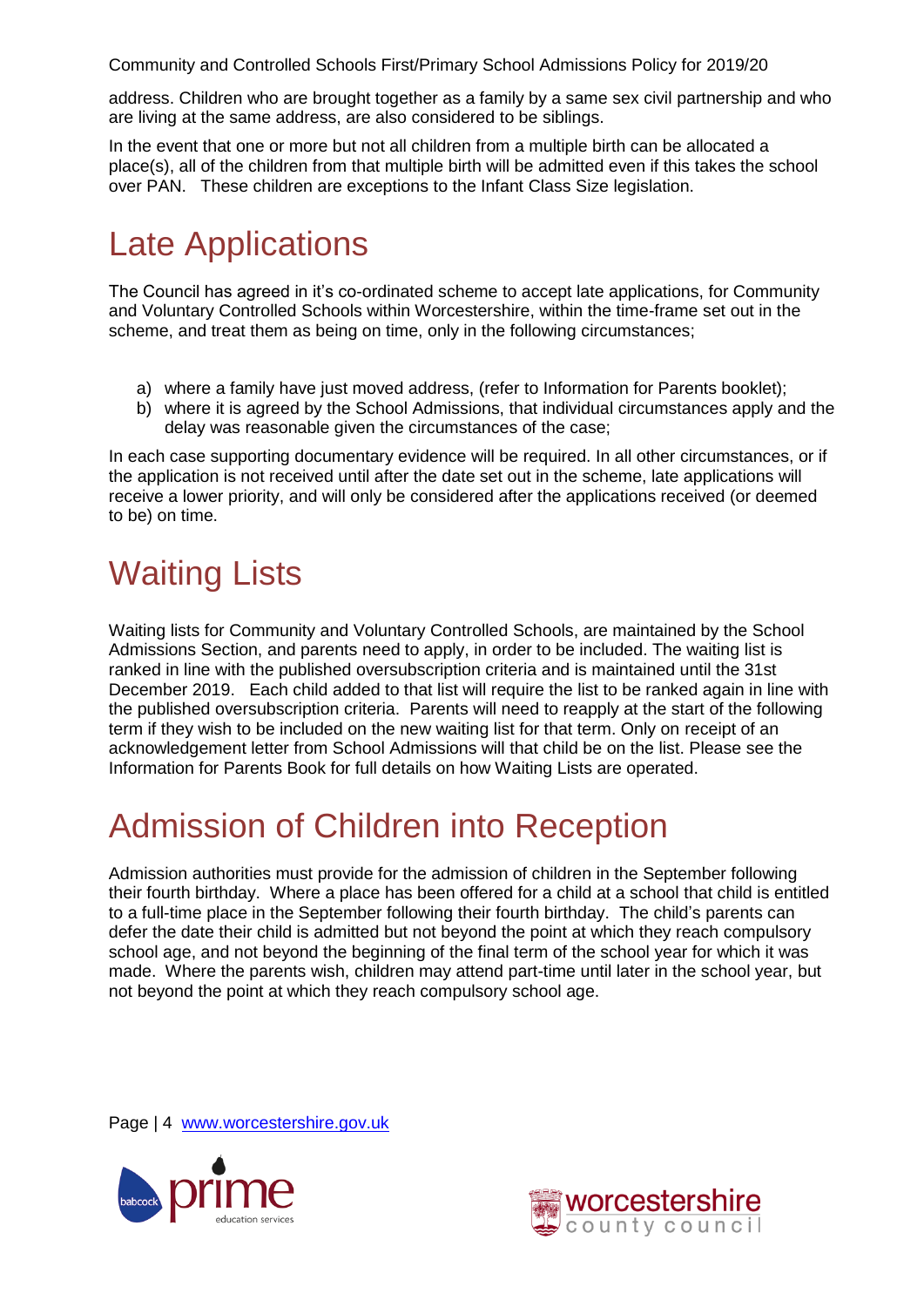## <span id="page-4-0"></span>Shared Catchment Areas

If there is more than one catchment area school and the number of applications for places from within the catchment area for one of those schools exceeds the number of places available, the allocation of places for the shared catchment area will be decided according to the following priorities, in the following sequence:

- 1. pupils who would still have a sibling connection at the school at the time of admission;
- 2. children of staff at the mainstream school to which they apply, where that member of staff has been employed for two or more years, and/or is recruited to fill a post for which there is a demonstrable skill shortage;
- 3. pupils living nearer to the oversubscribed school than to the alternative school.

If places still exist after consideration of i) and ii) above, they will then be allocated to other pupils who live nearest to the school by the shortest straight line distance. The measurement will be taken using the GeoCode Points for each property and the GeoCode point for School. The Local Authority uses a software package called Arcview GIS to determine distance. Ordnance Survey supplies the co-ordinates that are used to plot an address within this system. (In the event of equi-distance applicants, any place will be allocated by random selection (lottery). Someone totally independent of Children, Families and Communities will supervise this process)."

## <span id="page-4-1"></span>Fair Access Protocol

As part of the Worcestershire Fair Access Protocol, all schools with Key Stage 2, 3 and 4 classes can be required to exceed the published admission number to admit pupils covered by the Protocol.

#### <span id="page-4-2"></span>'In Year' transfer arrangements

Parents/Carers completing an application form for 'In Year' transfers, with a first preference for a Community or Voluntary Controlled School in Worcestershire, must forward the application to School Admissions.

Parents/Carers with a first preference application for 'In Year' transfers into an Academy, Foundation, Voluntary Aided School in Worcestershire or a school in another Local Authority must forwarded the application to the individual schools.

In line with the Code of Practice, all own admission authority schools must, on receipt of an inyear application, notify the relevant Local Authority of its outcome and inform parents of their right to appeal against a refusal of a place.

Parents or carers seeking to transfer to a school that does not involve a house move, or where there is no need for an immediate move, need to be aware that any date set for joining the new school may be after the next term or half term holiday and that parents/carers are responsible for ensuring their child continues to receive appropriate education in the interim.

Page | 5 [www.worcestershire.gov.uk](http://www.worcestershire.gov.uk/)